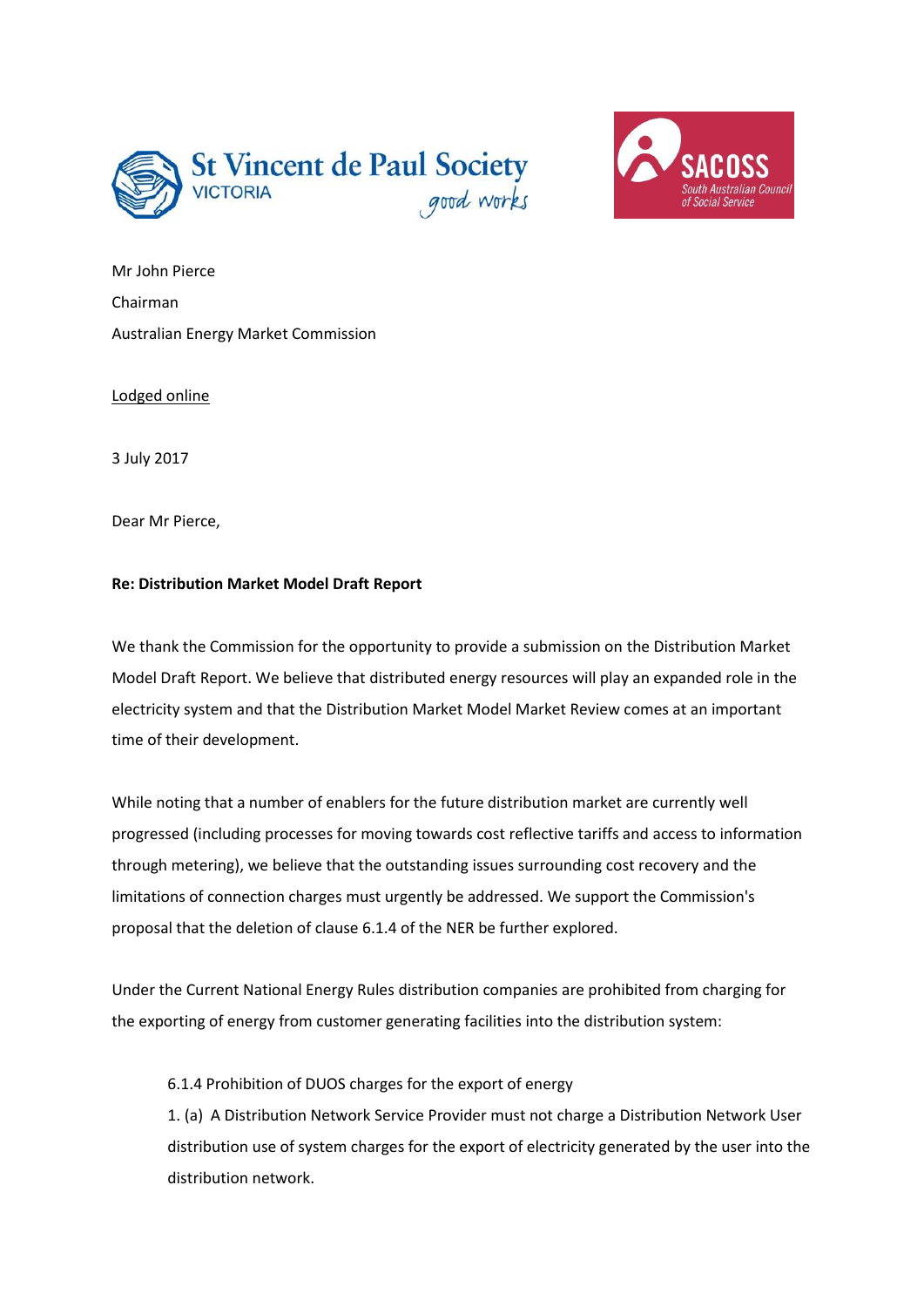2. (b) This does not, however, preclude charges for the provision of connection services.

With SACOSS support, St Vincent de Paul believes this rule creates a significant barrier to both appropriate pricing for the use of the distribution network, resulting in increased cross subsidies within customer classes. We also believe it undermines a smooth transition to the new transforming energy market, including distributed energy, micro and mini grids.

## **Cost reflective pricing and impacts of 6.1.4**

St Vincent de Paul has consistently argued that the current rule prohibits the pricing for export of energy (this could include a reward or a charge). As such, where generation supports the efficient operation of the network or deferral of investment, a reward should be made available. Conversely, in a situation whereby generation is placing a greater burden on a network system (and therefore costs) than customer demand, the network business is only left with the option to pass on the additional costs onto consumers through increases to fixed or variable DUOS charges.

Such pricing has two possible outcomes. Firstly, if costs are allocated to the variable charge component, it incentivises generation to avoid the costs and as such, other 'non-generation' customers would ultimately and disproportionality pay these costs.

Secondly, if the network businesses allocate the costs to the fixed or standing charge, while the nongenerating customer would also see these costs, their overall energy prices are lower and as such this method would disproportionally impact on non-generating customers.

## **New technologies and services**

We believe that the current inability for network businesses to price exports on energy through the network system will also limit the uptake of other technology such as batteries, EVs and other energy management tools.

St Vincent de Paul has previously explained that under the current rules for example, if the network businesses were to introduce a demand tariff it would only apply to the household's "maximum demand". If that household were a household and maximum demand is 2 kW BUT the maximum export though solar is 3kW, the use of 1 kW worth of network is not being recovered. This then has to be recovered in other pricing designs (either in fixed or variable demand charges).